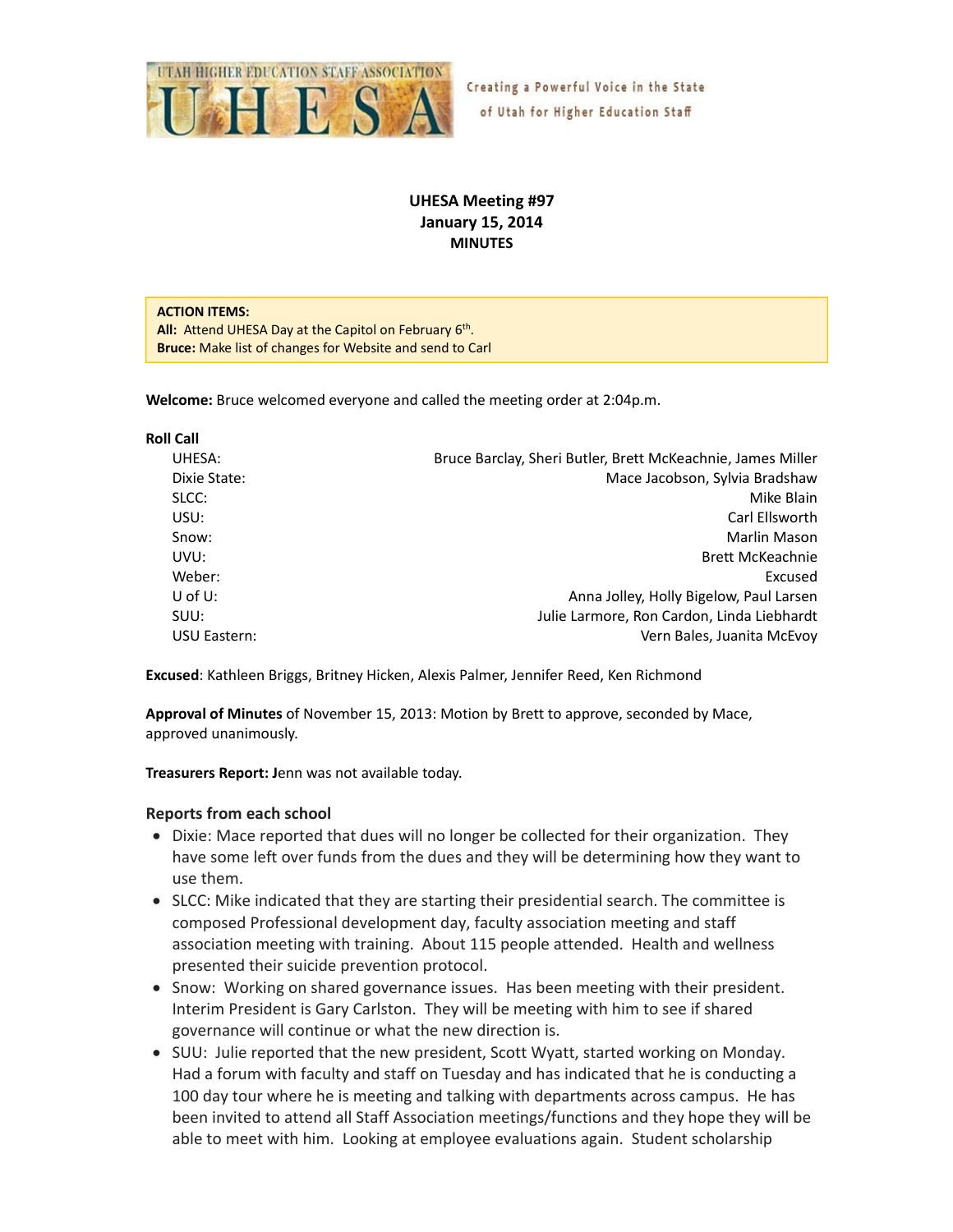applications are going to be coming in by the end of February. Last year they awarded \$10,000 to 8 students. Working on RFP for health care providers. Not anticipating plan changes, but are looking mostly for cost savings. About 50% of the employees are now on HDHP.

- U of U: Anna reported that the UofU: priorities, compensation, funding for Crocker Science Bldg, Infrastructure. VP of government relations has issued an invitation for their staff organization to go to the Capitol.
- USU: Nothing to report.
- USU Eastern: Vern reported that yesterday they had their quarterly all-staff meeting. Pushing for participation at the UHESA day at the Capitol.
- UVU: Brett reported they are reviewing RFP's for health care. Three PACE members involved. The UVU legislative priorities: equity, compensation, Arts Building. PACE hosts a holiday social which was very positive. Working on trying to figure out what is making employees not want to attend the athletic events. There have been some issues with morale among part‐time staff. They are conducting some focus groups to see how they can help with morale.
- Weber: No one in attendance.

**UHESA Day at Capitol February 6th.** Bruce encouraged everyone to read the Board of Regents legislative priorities before going to the Capitol. Holly went over the agenda and issues for the day. Encourage staff who cannot attend that day to contact their legislators via email, text, etc. Bruce asked if everyone has a staff legislative representative and to make sure that all schools have some representation on this day.

- Agenda: 10:00am in the Spruce Room. Guest speakers are still solidifying their schedules.
- Legislative issues: Still working on the letter. There has been a 1% increase 2014, a 2% increase in 2013 and all of these came from tuition increases. Cost of living using 2009 and 2013 indexes shows a 8.54% increase and salary increases average at 5.08% giving an overall pay cut in real terms of 3.7%. Without the tuition increases it would have been even greater. The big point want to make to the legislators is that we are past the point of Crisis Mode. We are no longer retaining excellent employees and it will cost more to replace them and we will be employing less qualified people to fill those positions.
- UHESA Priorities: Increase for benefits 9.5% health and dental, 3% for base compensation not funded through tuition increases.

# **Website Overhaul**

• Bruce would like a page on the website for UHESA council members only that is password protected. We could then place documents on the web that everyone could access to make changes as they occur on their campuses. James said this could be done using a link to a g‐mail account to gain access to the Googledoc form for editing. Bruce asked James and Carl to work on this and report on this at the March 19<sup>th</sup> meeting. In order to work through some of the web issues, (i.e. mobile device apps, etc.) they will need some funding. Carl needs a list of design and functionality changes so he can do a cost analysis to determine how much money will be needed to make these changes. Bruce will get this list made and get the information to Carl. The graphics can be redesigned for approximately \$200.

# **Change of location for May meeting**:

• Bruce proposed that we change the location from Snow College to Weber State to coincide with the Regents meetings in the afternoon.